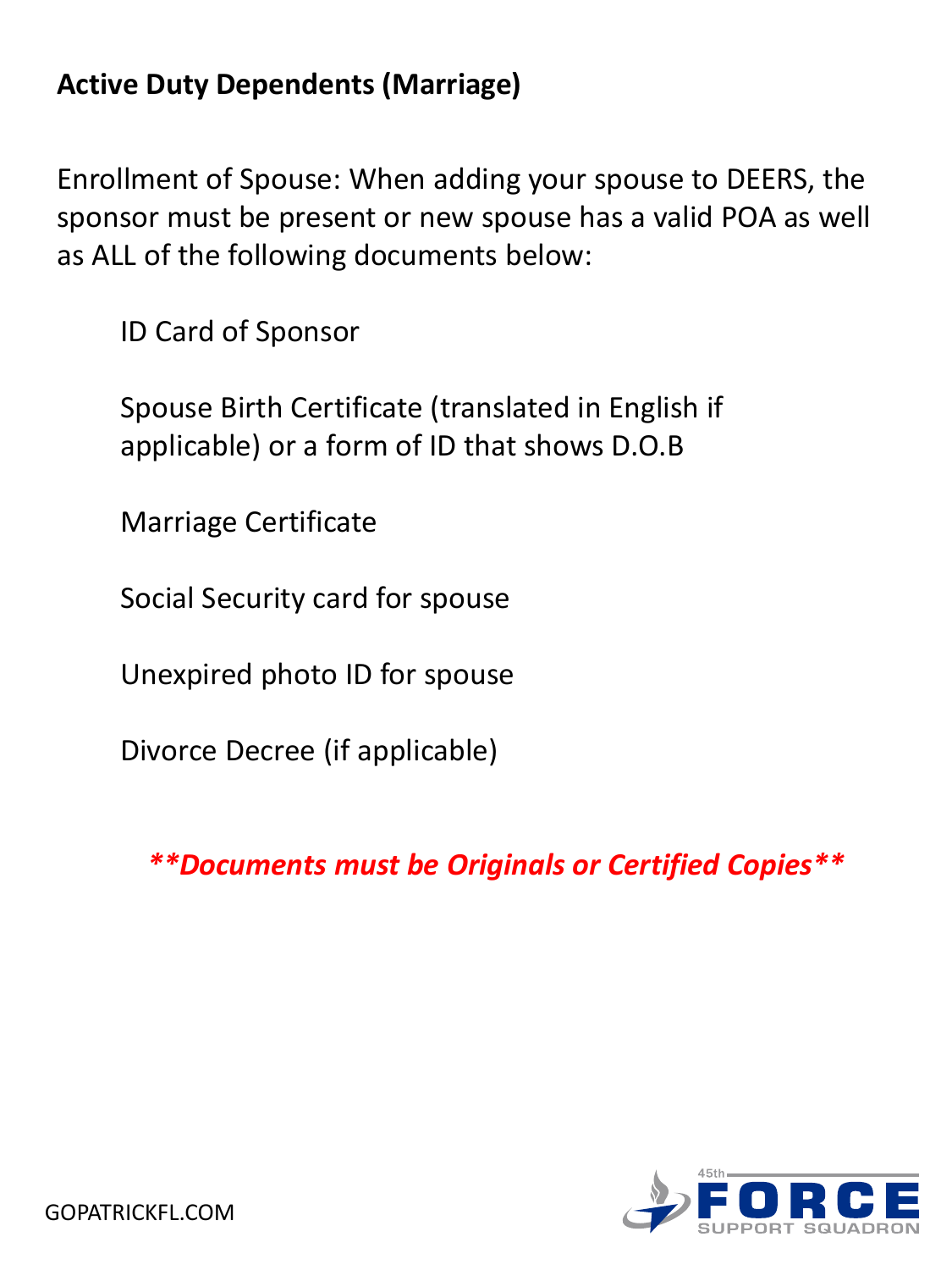### **Active Duty Dependent (Foreign National Spouse**)

If your spouse is a foreign national – you will need to provide:

Original Marriage Certificate

Birth Certificate -Driver License

Social Security Card (if applicable).

*\*\*Documents must be Original/Certified and translated into English*

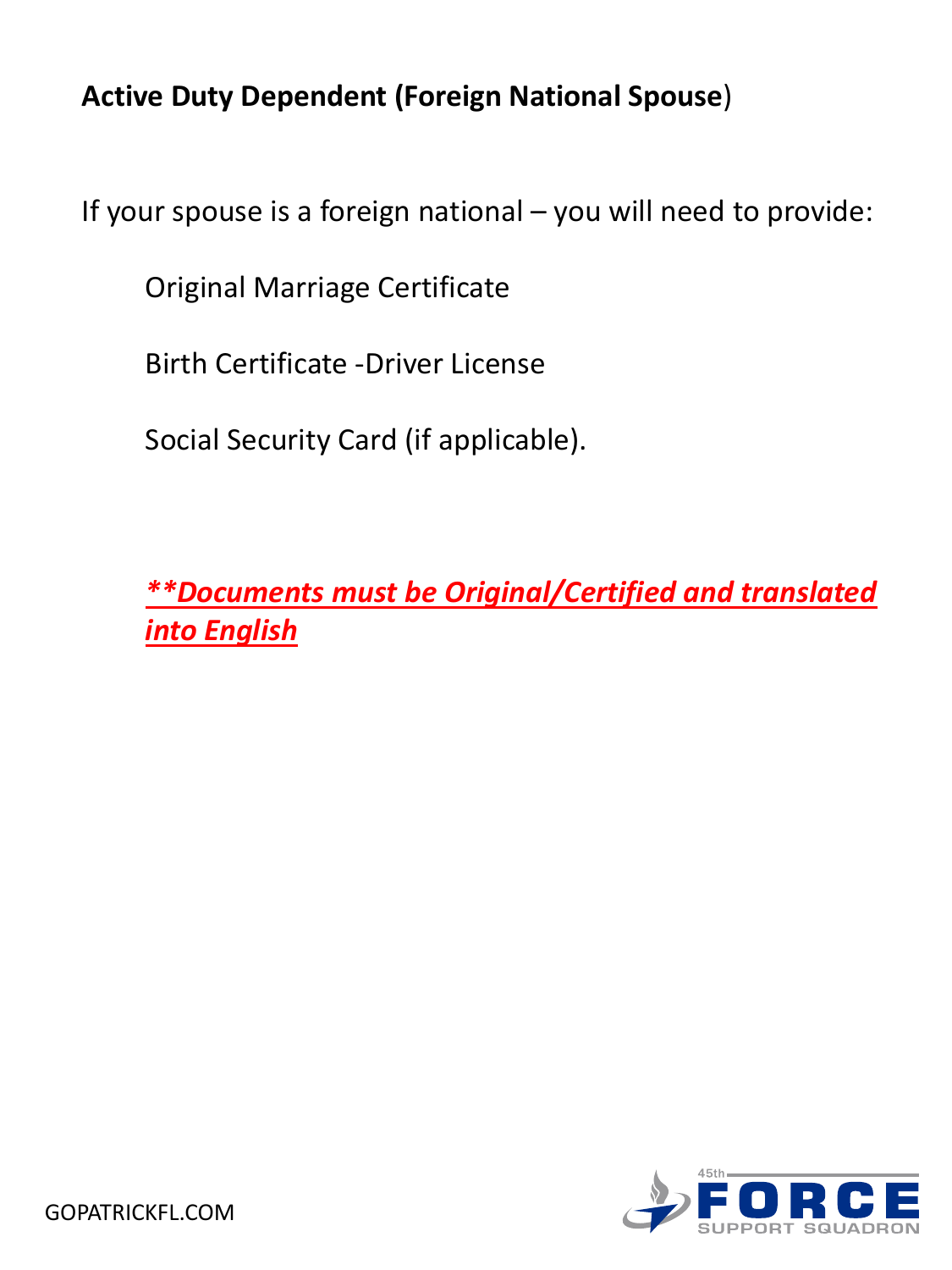### **Active Duty Dependents (Divorced)**

Divorce: To update a Divorce in DEERS the Sponsor must provide the following items:

Original State Filed Divorce Decree OR Certified State filed copy to update DEERS. (State filed decree that reflects the State file number and signed by the Clerk of the Court).

**\*\*Documents must be Original/Certified. Photocopies are NOT acceptable\*\*** 

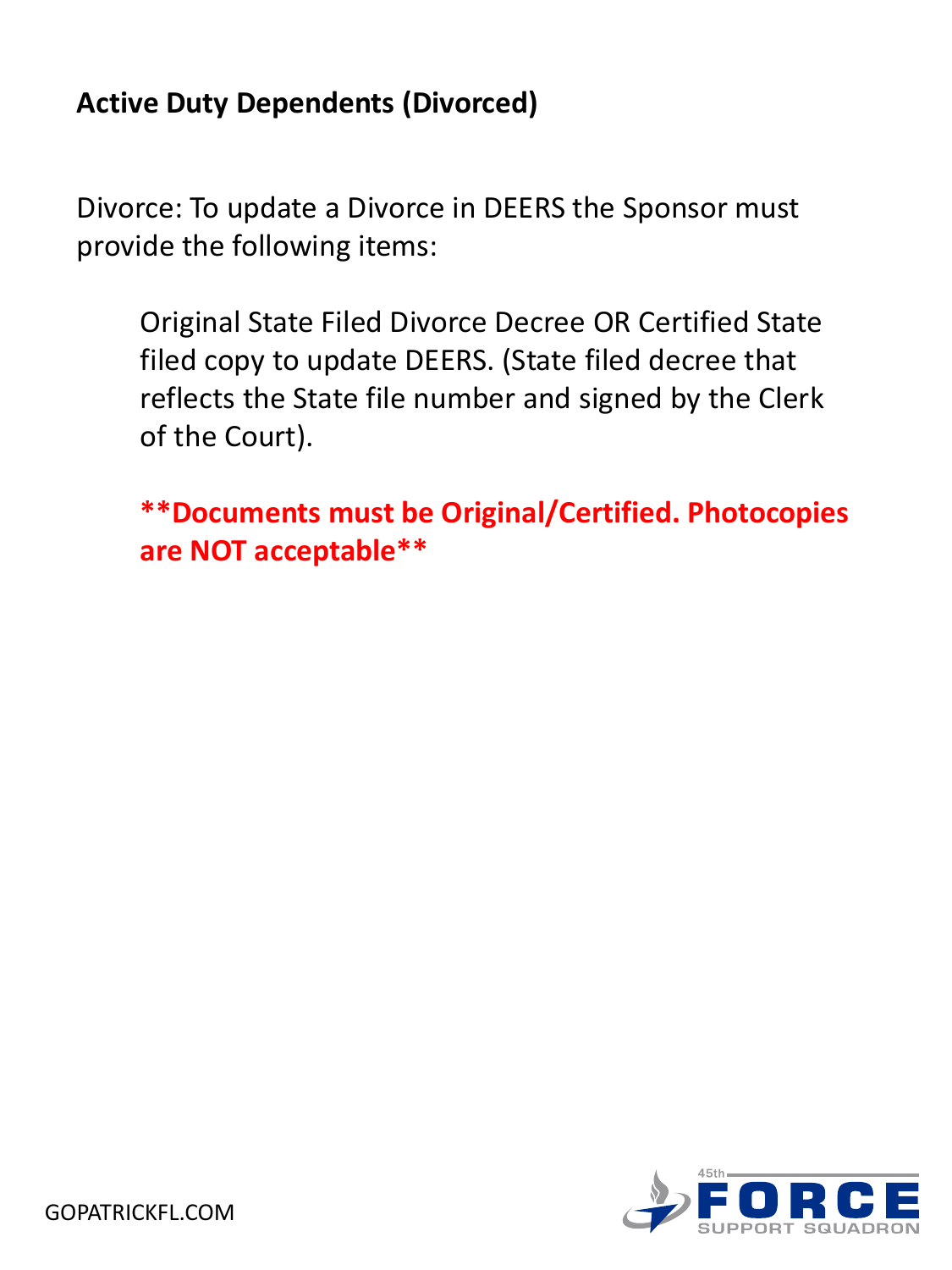#### **Active Duty Dependents (21 Years or older)**

Full Time College Students: Students 21 years of age or older must bring:

A letter on letterhead from the school registrar's office stating full time status, start date, end date and the anticipated graduation date in an Accredited College in pursuit of an Associate Degree or higher or a printout from the National Student Clearing House containing the same information.

The sponsor will need to complete and sign a DD Form 1172-2 stating the dependent is a "Full-Time Student" and that the sponsor provides 50% support in the remarks section. The DD Form 1172-2 is only valid for 90 days from the day the sponsor signs it. You may complete the DD Form online at the below website electronically and it will be uploaded to the DEERS system. If you complete the form manually it will need to be notarized. (https://www.dmdc.osd.mil/milconnect) Sign in > more goals > view ID card info >select "Replace ID Card" under applicable dependent(s) > go through final process.

Two forms of ID (a student ID is not a valid form of Identification)